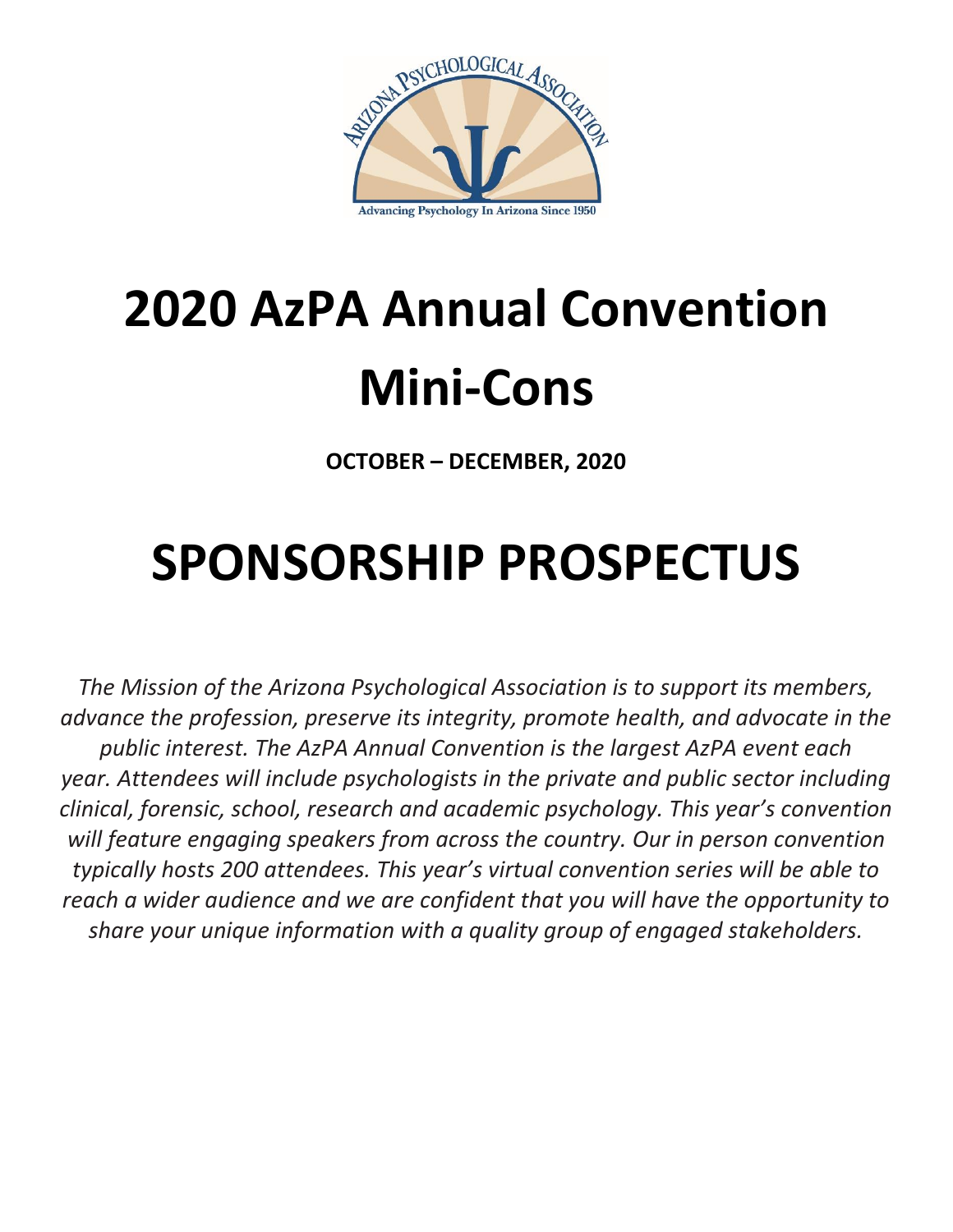## **LEVEL SPONSORSHIPS**

## **Platinum Sponsorship**

*Please contact Daphne Stokes at [admin@azpa.org](mailto:admin@azpa.org) for details about this exclusive sponsorship opportunity.* 

### **Gold Sponsorship**

#### **Price: \$1,000.00**

Benefits:

- Logo on the AzPA home page through 2020 as well as logo and website link on the convention page of the AzPA website.
- Sponsor's name and logo prominently displayed in promotional materials.
- Recognition at the beginning of each mini-con session.
- Premier placement in AzPA's Virtual Convention Vendor Guide.
- One social media post to AzPA's Facebook **and** Twitter.
- Access to the convention attendee directory which will be sent two weeks following the last session.
- Two (2) complimentary full convention registrations.

## **Silver Sponsorship**

#### **Price: \$750.00**

Benefits:

- Logo and website link on the convention page of the AzPA website.
- Sponsor's name and logo prominently displayed in promotional materials.
- Recognition at the beginning of each mini-con session.
- Inclusion in AzPA's Virtual Convention Vendor Guide.
- One social media post to AzPA's Facebook **or** Twitter.
- Access to the convention attendee directory which will be sent two weeks following the last session.
- One (1) complimentary full convention registration.

## **Bronze Sponsorship**

#### **Price: \$500.00**

Benefits:

- Logo and website link on the convention page of the AzPA website.
- Recognition at the beginning of each mini-con session.
- Sponsor's name and logo displayed in promotional materials.
- Inclusion in AzPA's Virtual Convention Vendor Guide.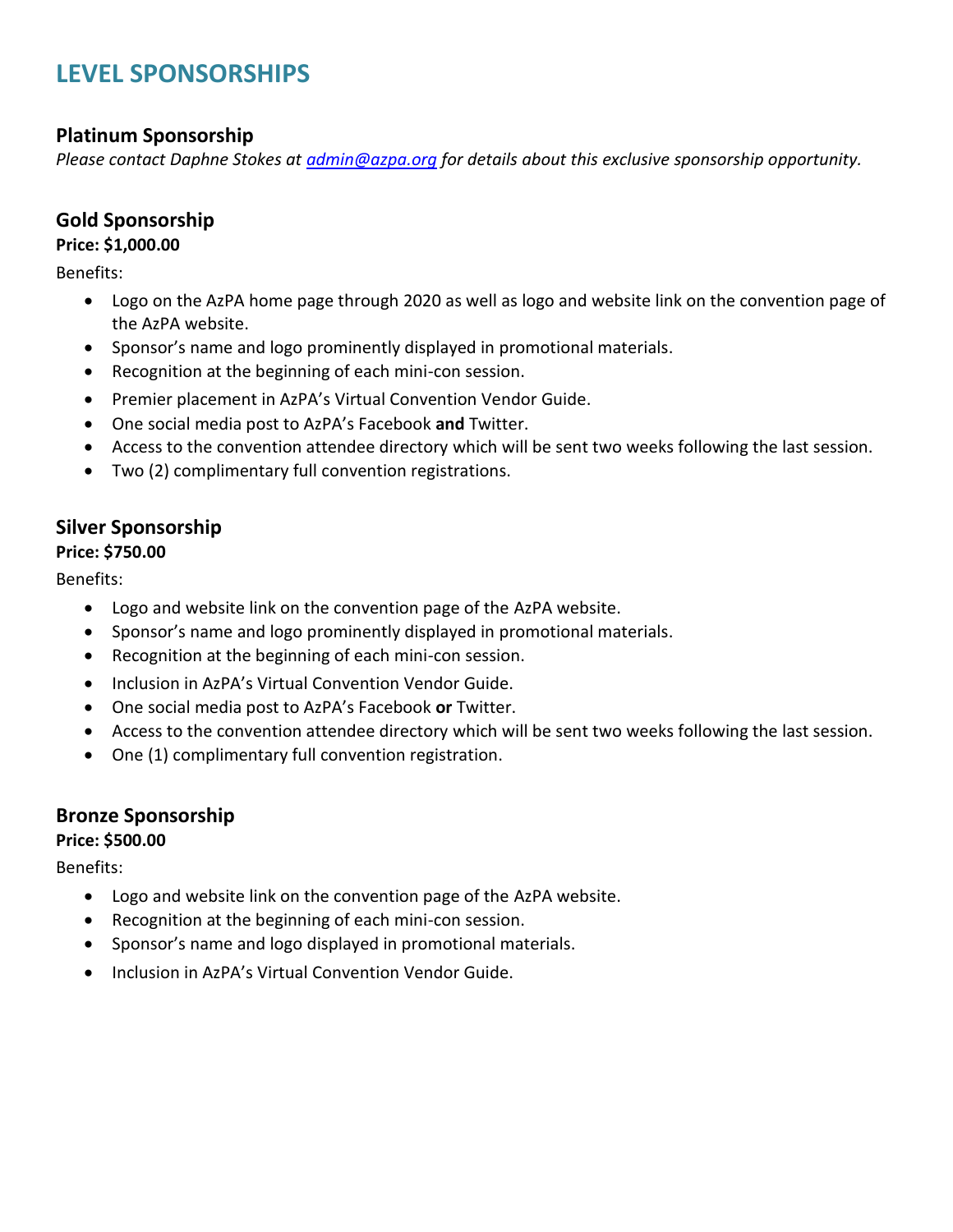## **SCHOLARSHIP SPONSORSHIPS**

## **Student Sponsorship**

*Your sponsorship will cover the registration fee for an AzPA student member to attend the convention.*

**Price:** 

**1 student - \$65**

**2 students - \$100**

Benefits:

- *Sponsoring 2 students*:
	- o Sponsor's name and logo displayed in promotional materials.

## **Heritage Sponsorship**

*The Heritage Sponsorship was developed to address the unique challenges and issues that arise during the transition from graduate study to professional life. We hope to support the development of Early Career Psychologists by removing financial barriers to engage in convention activities. In doing so, ECPs can attend trainings/ workshops and develop collegial relationships that will foster future leaders with the passion and innovation to advance psychological advocacy, education, practice and science.*

**Price: \$200**

Benefits:

• Sponsor's name and logo displayed in promotional materials.

## **ADVERTISING SPONSORSHIPS**

## **Social Media Sponsor**

**Price: \$250**

One social media spotlight post to AzPA's Facebook or Twitter leading up to the conference.

## **Vendor Guide Sponsor**

**Price: \$250**

One half page layout in AzPA's Convention Vendor Guide.

## **SESSION SPONSORSHIPS**

*Exclusive sponsorship of a mini-con session.* 

## **Price: \$750**

Benefits:

- Logo and website link on the convention page of the AzPA website.
- Two-minutes for the sponsor to introduce their organization and to welcome attendees
- Sponsor's name or logo included as session sponsor in promotional materials.
- Speaker introduction for sponsored session.

## **Sponsor registration can be found online at [www.azpa.org.](https://azpa.org/meetinginfo.php?id=46&ts=1595552343)**

*Questions? Please contact AzPA a[t admin@azpa.org](mailto:admin@azpa.org) or (480) 675-9477.*